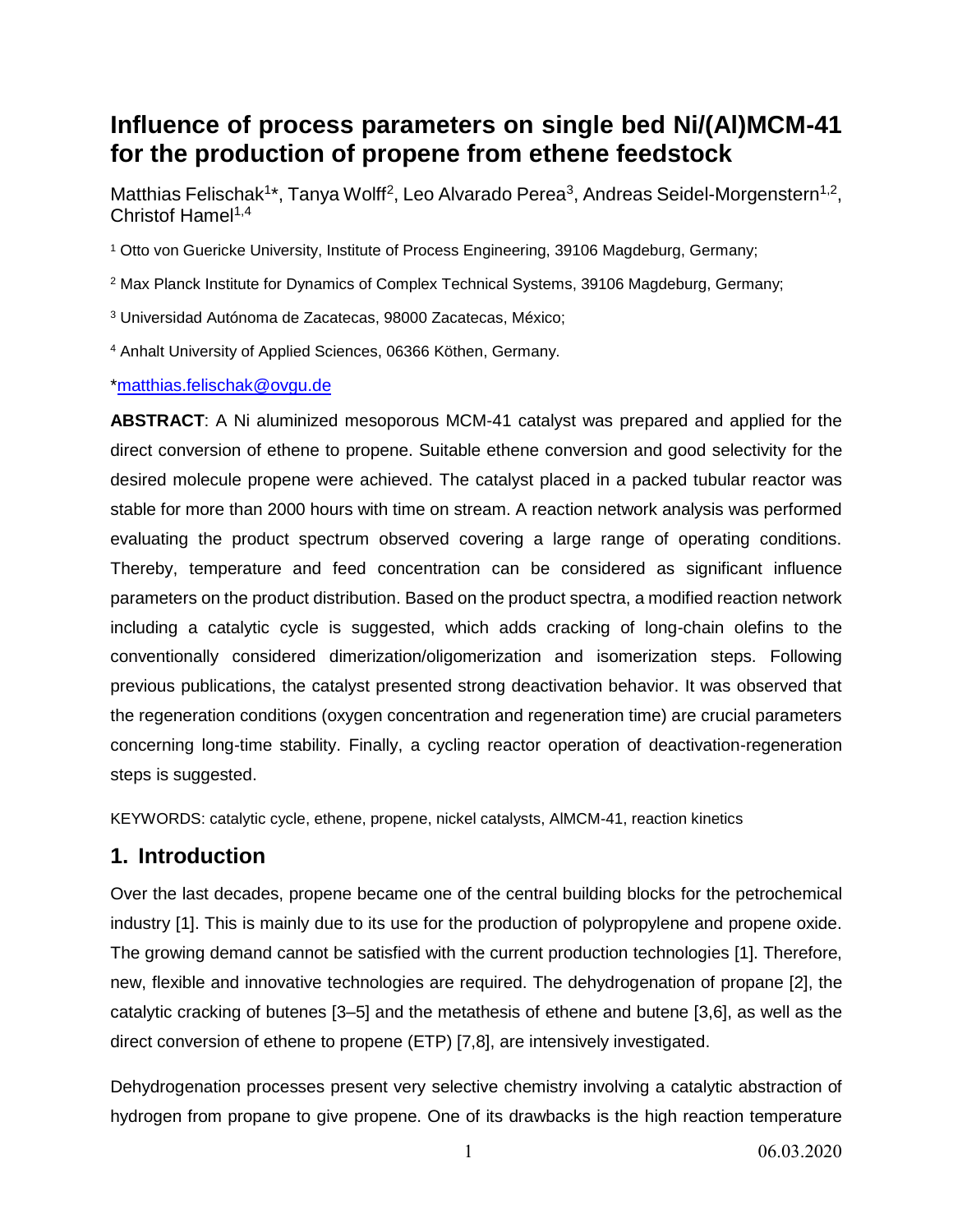required (>600°C) based on the chemical limitations and, thus, the occurrence of enhanced side reactions [9]. Above 700°C, cracking to ethene and methane is strongly pronounced [10]. Various process technologies are available, which vary in terms of reactor design, reaction conditions and catalyst [5].

The catalytic cracking of longer chain olefins is an alternative route to provide propene. These olefins have to be provided by other processes. The cracking reactions proceed in complex reaction networks [11]. These include multiple undesired side reactions, such as aromatization, oligomerization and hydrogen transfer. As a result, this leads to a wide spectrum of products [12] and a subsequent separation problem as well. Zeolites like ZSM-5, ZSM-23, and MCM-22 have shown high conversion of butenes in the classical catalytic cracking temperatures range between 600 and 650°C [5,13–16]. Modification of the zeolite ZSM-5 with potassium showed a decrease in the conversion of 1-butene [4].

With the metathesis, a fundamental organic reaction is available for the production of propene. Typical metathesis catalyzing metals are tungsten, molybdenum and rhenium. Rhenium supported on alumina oxide is applied in the Meta-4 process, [3], in which ethene and 2-butene react at 35°C and 60 bar in the liquid phase. It selectively produces propene at a conversion of around 60%. However, due to the sensitivity of the rhenium to catalyst poison, highly purified feedstock is required. Another major application is the Olefin Conversion Technology (OCT) developed by Lummus. Tungsten supported on silica dioxide is used in a fixed bed at temperatures above 260°C and pressures between 30 and 35 bar. The process converts 60% of the butene and offers a propene selectivity of up to 90% [3].

All the above-mentioned technologies are characterized by major drawbacks, regarding the reaction conditions or the need for valuable feedstock. Ethene is easily obtained by conventional steam cracking. It is produced independently and constantly. Therefore, the direct conversion of available and cheap ethene to propene (ETP) is considered as very attractive. Significant research was dedicated to developing suitable catalytic systems. Taoufik et al., have reported the direct transformation of ethene into propene over a tungsten hydride supported on alumina [17]. The conversion was only 10% after 10 h on stream. Oikawa et al. [18] and Lin et al. [19] presented silicaaluminophosphate microporous molecular sieves, like SAPO-34 and H-ZSM-5 zeolite, as highly active catalysts for the ETP-reaction, but also faced severe deactivation with time on stream. Iwamoto et al. [8,20] investigated nickel doped MCM-41 and found it to be active for the ETP reaction. Lehmann et al. [21,22] and Alvarado Perea et al. [7] studied the characteristics of Ni/MCM-41 and Ni/(Al)MCM-41.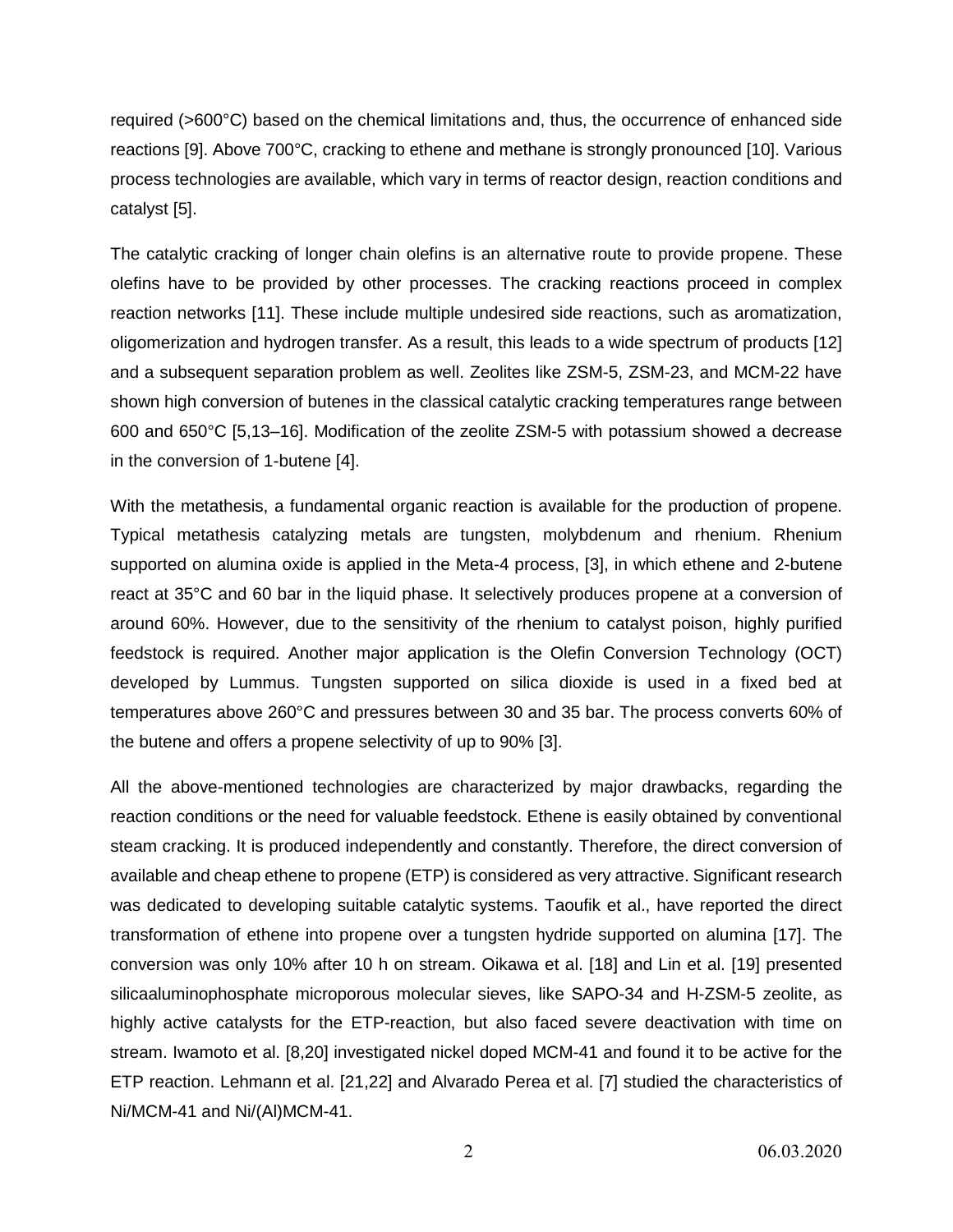Experimental results with ethene as the feedstock present a wide range of possible results for the conversion of the reactant and the selectivity to the desired product propene. Depending on the aluminum doping, Alvarado-Perea [7] achieved sales in the range of 0 to 85%, with propene selectivity falling from just under 60% to around 40% with increasing sales. Amin [23] investigated ZSM-5 and dealuminized variations of this catalyst. A conversion of about 20% could be achieved with varying selectivity between 5 and 30%, depending on the aluminum content. However, the main products of the reaction were C5-C10 components. Using a Ni/AlSBA-15+MoO<sub>3</sub>-SiO<sub>2</sub> Andrei [24] achieved 40% conversion and an initial selectivity of 70%, which drops to 46% in 5h.

Dai [25] used a variety of different catalysts, including H-beta, SAPO-34 and H-SSZ-13. In this order, conversion increased from 9.1% to 61.4% and 82.9%, with selectivity achieving 43.4%, 68.3% and 59.5% respectively. In comparison, Oikawa [18] realized only 7.9% sales to SAPO-34 and a significant selectivity of 79.5%. Ding [26], Lin [19] and Liu [27] used H-ZSM-5 with strongly varying results. Ding received 40% conversion and 30% selectivity, whereby the main products were methane and ethane. In contrast, Lin achieved 58% and 42% for turnover and selectivity. Liu added hydrogen at a reaction temperature of 675°C and achieved a conversion of 12% and 65% propene selectivity.

Frey [28] used Ni/MCM-48 with constant values of 68% sales and 50% propene selectivity. Another form of MCM was used by Henkel [29], Iwamoto [8,20] and , Lehmann [21]. All studies showed that conversion decreases significantly over time and that selectivity increases analogously. For all investigations a turnover of approx. 40% and a propene selectivity of 45% were achieved. Li [30] combined NiSO<sub>4</sub> with rhenium oxide to gamma-Al<sub>2</sub>O<sub>3</sub> by 59% in ethene and 49% in propene selectivity. Lavrenov [1,31] followed a similar approach, but with PdO and  $\text{Re}_2\text{O}_7$ on  $ZrO<sub>2</sub>$ . At a temperature of 80°C, 86% conversion and 65.4% propene could be obtained.

The widely accepted mechanism as proposed by Iwamoto et al. [8] and extended for this present work, consists of three reaction steps. First, a dimerization reaction of ethene to 1-butene (eq. [1\)](#page-2-0) on the nickel ion of the catalyst, followed by an isomerization of 1-butene to cis-/trans-butene (eq. [2\)](#page-2-1) catalyzed by the acidic sites. Finally, a metathesis step of the generated 2-butene and unconverted ethene to provide two moles of propene (eq. [3\)](#page-2-2).

<span id="page-2-0"></span>
$$
2C_2H_4 \rightarrow 1 - C_4H_8
$$

<span id="page-2-1"></span>
$$
1 - C_4 H_8 \leftrightarrow 2 - C_4 H_8 \tag{2}
$$

<span id="page-2-2"></span>
$$
C_2H_4 + 2 - C_4H_8 \to 2C_3H_6
$$
 3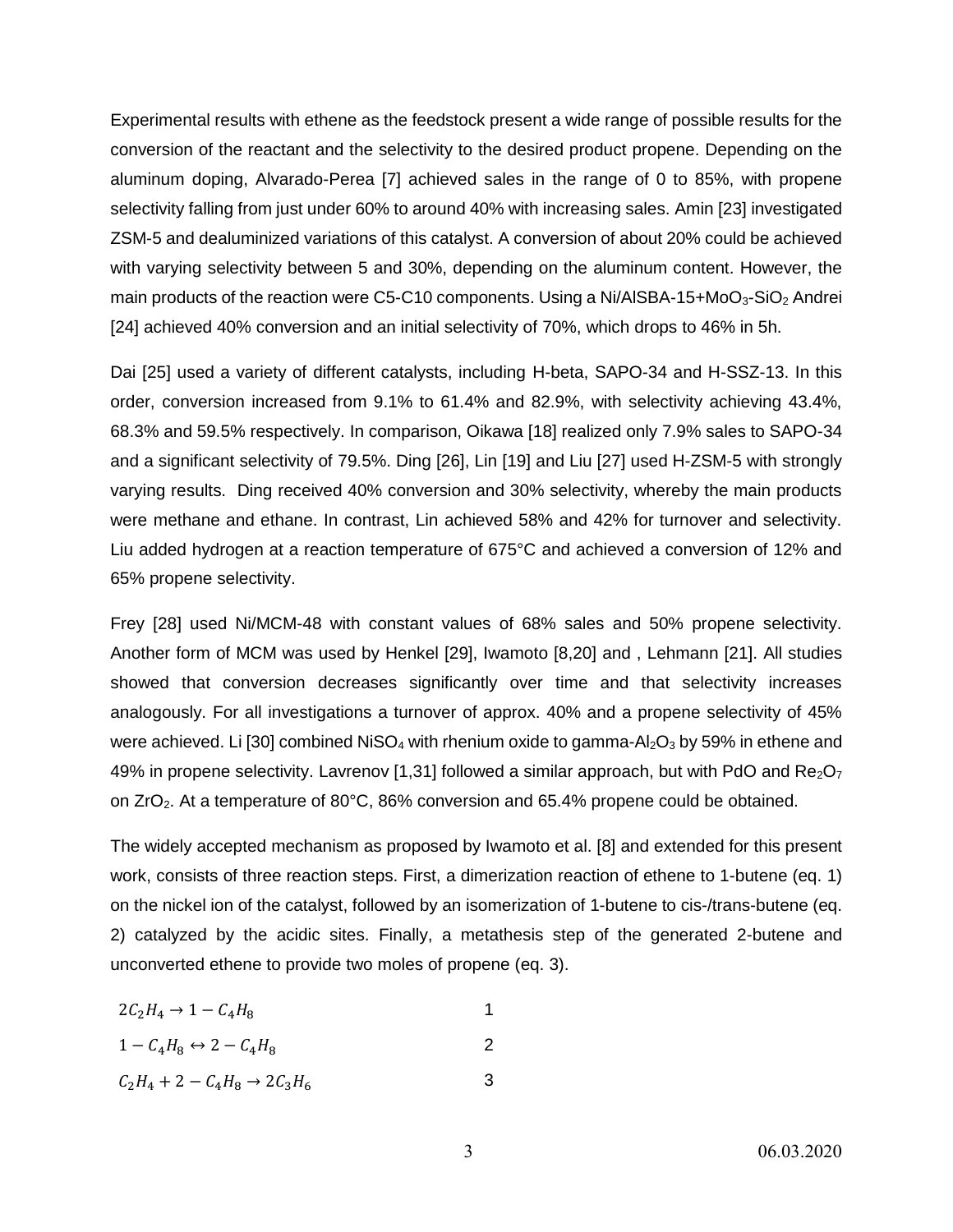It is supposedly assumed that Nickel initiates the metathesis step [7,22]. The postulated network does not take into account the formation of relevant byproducts and their influence on the course of the reactions and a more detailed reaction network is desirable. To design and optimize the reaction system quantitative description of the underlying reaction mechanisms and kinetics is of large interest. For the investigation an aluminized MCM-41 with a Si/Al ratio of 60 and incorporated nickel was chosen. This catalytic system has been tested with varying structural ratios and amounts of nickel [7]. The composition used here proved to be optimal in terms of catalytic activity and selectivity to the desired product, propene. The conducted experiments are chosen to obtain information about the ongoing processes. Based on the findings the reaction mechanism is verified based on the conversion of the ethene feed and the selectivity of the main reaction products. Additionally, the stability of the catalytic system is validated.

#### **2. Preparation of the support and catalyst**

The (Al)MCM-41 support was prepared by the method recently described by Alvarado-Perea et al. [32]. The precursor mixture had a molar composition of 1  $SiO<sub>2</sub>$ : 0.35 CTABr: 0.31 TBAOH: 0.000–0.2 NaAlO<sub>2</sub>: 55 H<sub>2</sub>O and was manually stirred for 15 min. Sodium aluminate (NaAlO2:Al2O3 50–56% and Na2O 40–45%) was used as the aluminum source, with its amount being adjusted for generating a Si/Al ratio of 60. Subsequently, the mixture was filled into a Teflon bottle and aged 48 h at 100°C in an oven. The resulting white solid was recovered by vacuum filtration and washed with deionized water. The produced powder was dried and calcinated, as reported by Alvarado-Perea et al. [7], to carry out the corresponding characterization. The Ni/(Al)MCM-41 catalyst was prepared using the template ion exchange method [7]. Nickel nitrate (Merck, Ni2 (NO3)2∙6H2O ≥ 99.0%) was used as Ni precursor. The resulting mixture was thermally treated in a Teflon bottle in a muffle furnace. The light green solid was subsequently recovered through vacuum filtration, washing and drying. The final product was calcinated at 600°C for 6 h in air. The characterization of Ni/(Al)MCM-41 using XRD, N2-Physiosorption, TEM, AAS, TPR, TPO, Si CP-MAS NMR and Al MAS NMR was reported in [7,33].

# **3. Experimental Procedures 3.1.Testing of the catalyst**

The evaluation of the catalytic activity was carried out in a fixed-bed laboratory reactor equipped with an oven (high-temperature kinetic reactor HTKR), controlled using a thermos element in the middle of the catalyst bed. The applied quartz tube had an inner diameter of 0.6 cm. All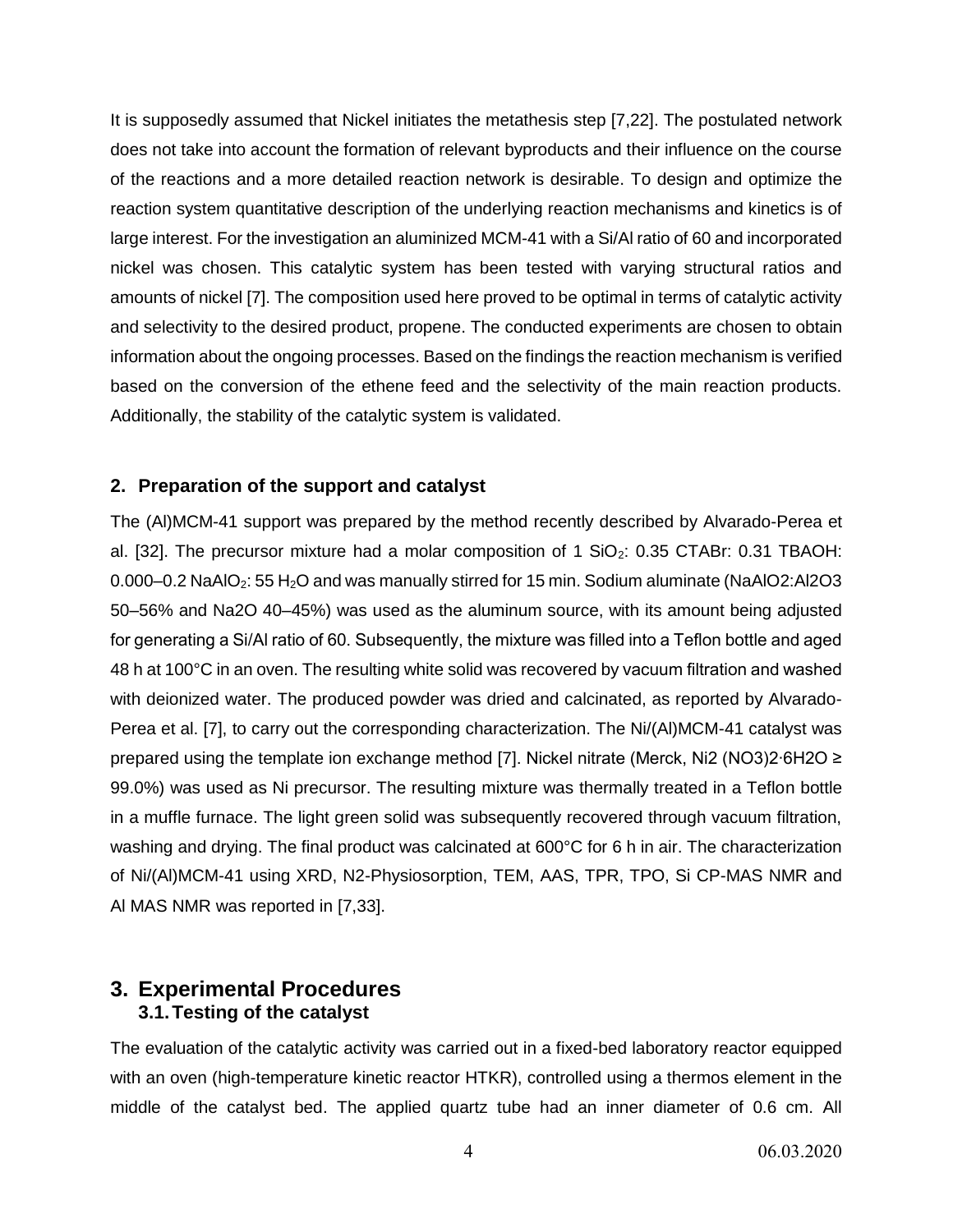experiments were performed at atmospheric pressure, with a sample mass of 0.5 g of catalyst, corresponding to bed length of 11.8 cm.

The feed consisted of ethene (Linde 99.9%) and nitrogen (Linde 99.9993%). Different sets of experiments were performed. The following conditions were varied during the experimental study: the space velocity (weight of catalyst/flowrate, W/F) in the range of 250 – 2000 kg<sub>Kat</sub>∙s/m<sup>3</sup> and the molar fraction of ethene in the feed between 2.5 and 25%. The entity of the numerous performed steady state experiments, corresponding to different operating conditions, adds up to 120 runs with the use of a single catalytic bed. To quantify the corresponding dependence, the temperature was varied between 50 and 350°C in increments of 25°C.

To investigate the catalyst bed over a longer period it was operated for 24 hours varying the temperature stepwise at constant W/F and feed ratio. To set the initial temperature, the catalyst was heated under nitrogen to the desired reaction temperature. When this temperature was reached, the inlet flow was adjusted according to the desired reaction conditions. The analysis of the composition of the reactant inlet stream and the reaction products was carried out using gas chromatography (Agilent 6890 GC/TCD with a 5973 MSD) equipped with a 30m HP-Plot Q column (Agilent Technologies).

After each experimental run, the catalyst bed was regenerated to retrieve the catalysts initial activity. For this, the fixed bed was heated to 500°C under nitrogen flow. When the desired temperature was reached, compressed air was added to the feed stream and the conditions were kept constant for three hours. After the catalyst oxidation, the reactor was cooled under nitrogen down to 50°C. The catalyst showed a consistent activity and properties in subsequently carried reference runs with good reproducibility. The full set of experiments performed consisted of 120 runs. However, not all experimental runs are presented, rather a representative series of reaction conditions.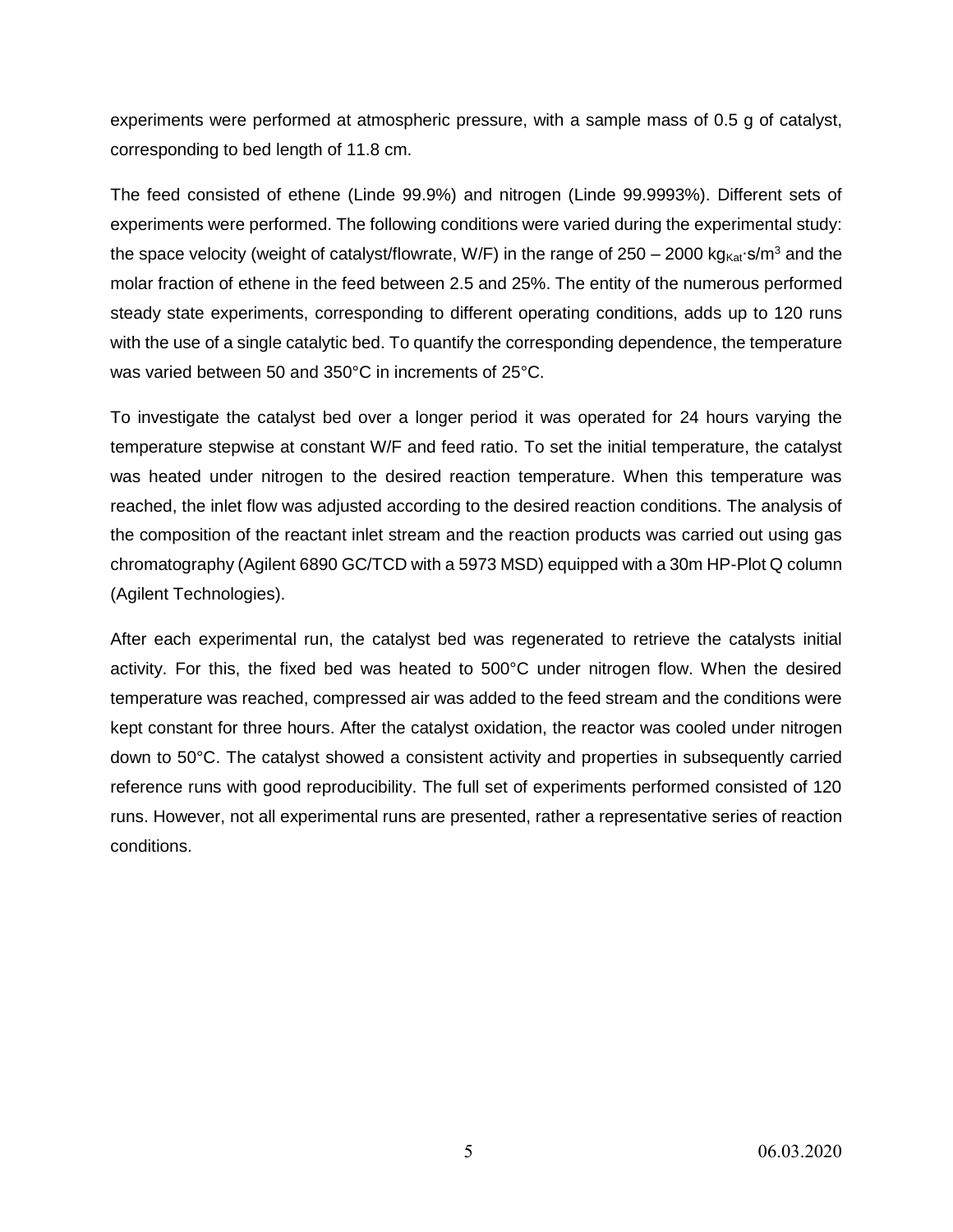

<span id="page-5-0"></span>*Figure 1: Mechanism of the ethene to propene (ETP) reaction based on the assumed reaction steps by Iwamoto [8].*

#### **3.2.Data analysis**

To evaluate the performance of the catalyst the conversion of ethene, selectivity and yield for the 7 products involved (i=1,…,L) were calculated, namely propene, ethane, 1-butene, cis-butene, trans-butene, pentene and hexene. Iso-butene was not taken into account, because it was not detected with sufficient confidence during the experiments carried out. Additionally, the isomers of pentene and hexene were lumped into a  $C_5H_{10}$  and  $C_6H_{12}$  components, because the identification of the single isomers was not possible, by the analysis used.

Thus, the outputs, defined by eqs. [4](#page-6-0)[-6,](#page-6-1) were evaluated.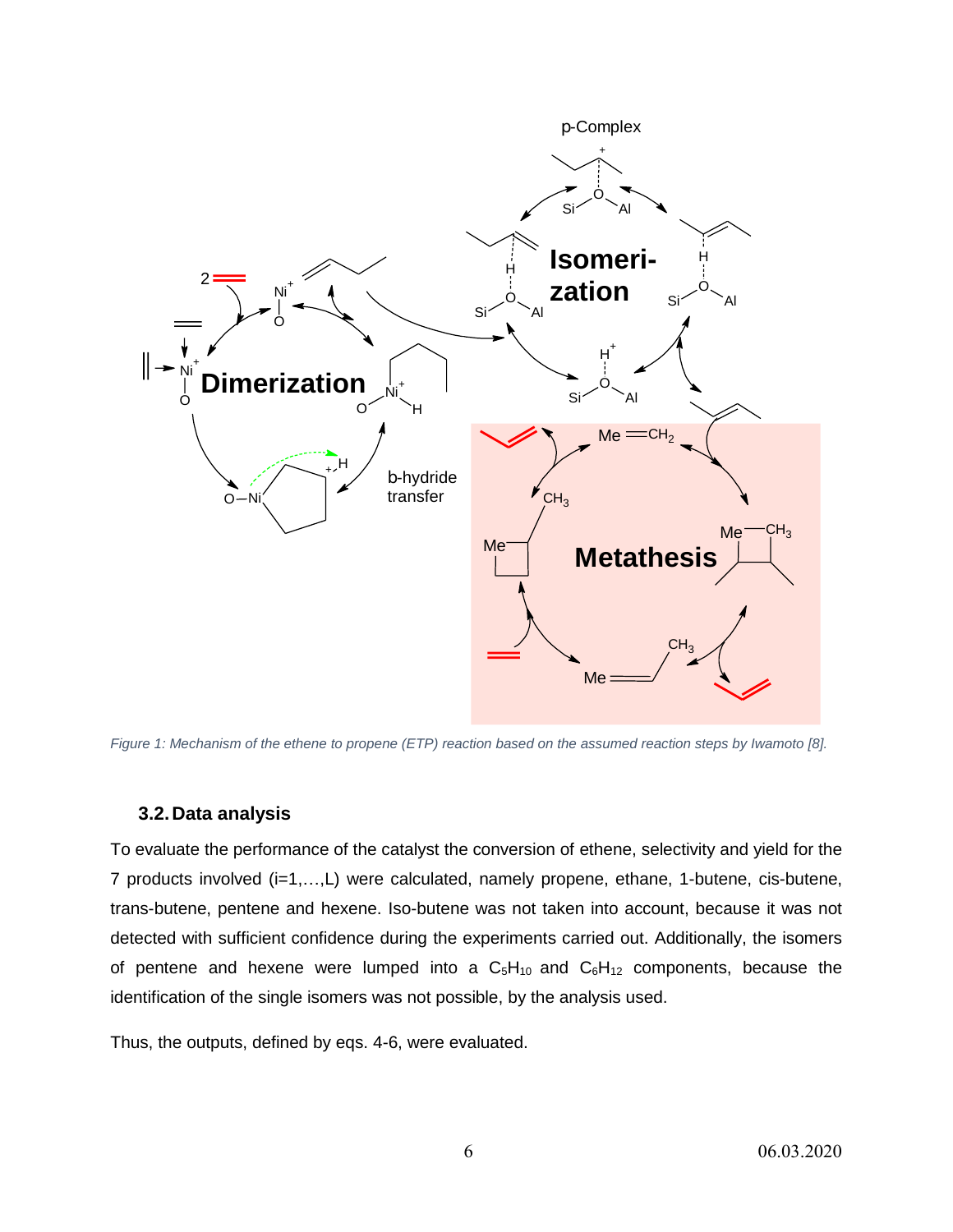Conversion of ethene

<span id="page-6-0"></span>
$$
X_{C_2H_4} = \frac{{}^{i}C_2H_4}{{}^{i}C_2H_4}
$$
 4

Selectivity of component i

<span id="page-6-2"></span>
$$
S_{i} = \frac{\dot{n}_{i}^{ex}}{L=7}
$$
  
\n
$$
\sum_{k=1}^{i} \dot{n}_{k}
$$
  
\n1. ... ,  $L = 7$   
\n5

Yield of component i

<span id="page-6-1"></span>
$$
Y_i = \frac{\dot{n}_i^{ex}}{\dot{n}_{C_2}^0 H_4} \cdot \frac{(-v_{C_2}^0 H_4)}{v_i} \qquad i = 1, ..., L = 7
$$

Within the equations,  $\dot{n}$  denotes the molar flow of a component and  $\nu$  the stochiometric coefficient of a specific component i. The index 0 is related to the initial quantity. Furthermore, ex stands for the experimentally obtained value of molar current.

# **4. Results**

### **4.1.Influence of feed concentration and W/F**

[Figure 2](#page-7-0) shows the results of experiments for ethene feed concentration of 2.5, 5 and 10%, and weight-to-flow ratios (W/F), of 250, 500 and 750 kg<sub>Kat</sub>∙s/m<sup>3</sup>. Several trends can be identified in the graphs. With increasing reactant concentration and decreasing flow rate the conversion of ethene increases [\(Figure 2a](#page-7-0)). For the largest feed concentration (10 mole-% ethene) and residence time (W/F = 750 kg<sub>Kat</sub>⋅s/m<sup>3</sup>) the highest conversion was obtained at 350°C (roughly 20%). In the temperature range of 150 – 250°C the change in ethene slightly increases at a rather constant rate. For further increased temperatures, the ethene conversion steeply increased (except for the case of the 2.5% ethene feed).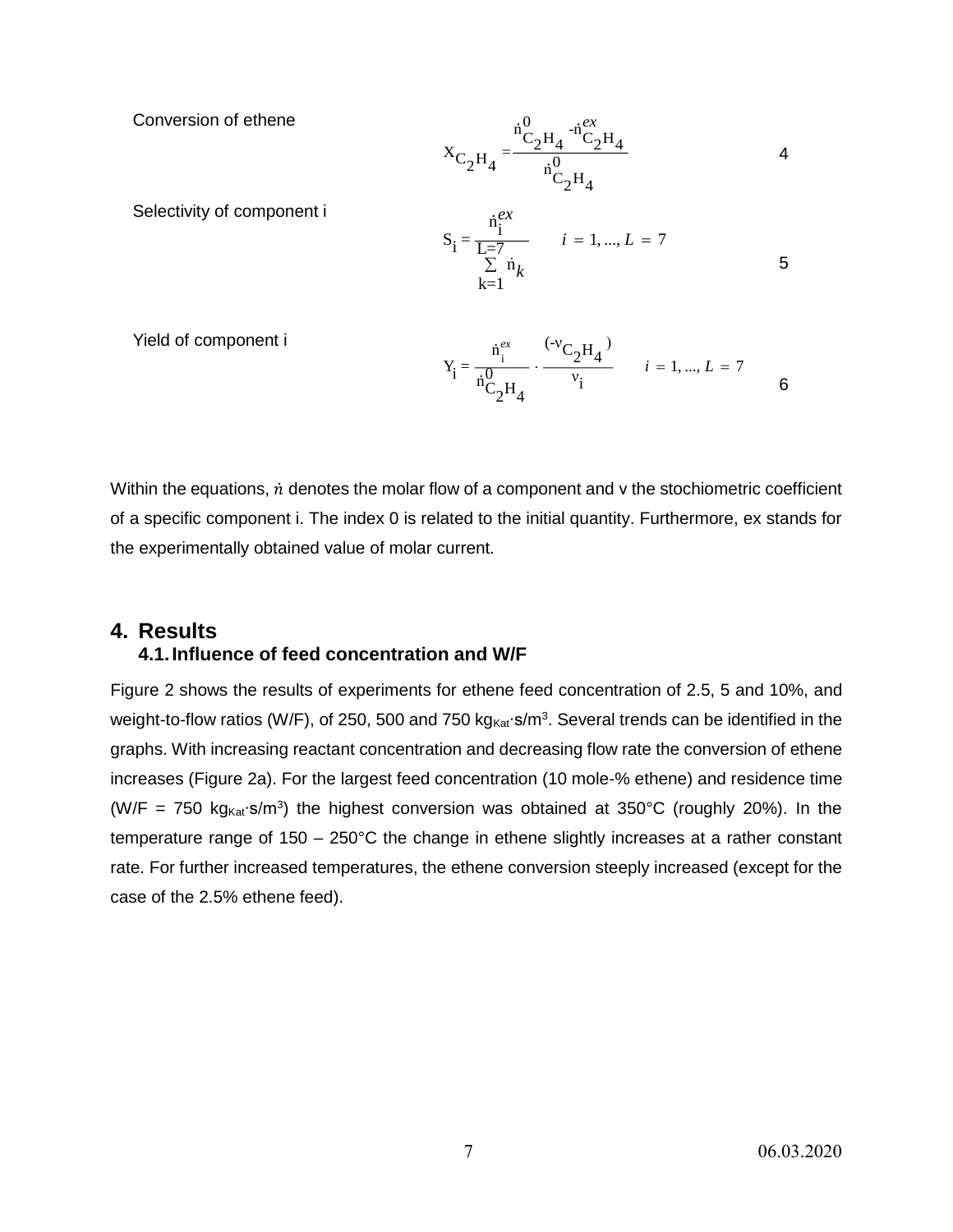

<span id="page-7-0"></span>*Figure 2: Conversion of ethene (a), selectivity of 1-butene (b), 2-butene (c) and propene (d) over temperature for Ni/(Al)MCM-41 (Si/Al = 60).*

Both, the 1- and 2-butene are produced already at temperatures around 100°C. Therefore, the initiation of the dimerization and the faster proceeding isomerization [34] are pronounced over the entire temperature range. The catalyst is highly selective towards 2-butenes, consisting of the cisand trans-isomer, as the main reaction product. The decreasing 2-butene selectivity at 250°C corresponds to the steep increase in ethene conversion and the generation of propene. Based on similar observations Iwamoto [8] proposed metathesis to be the key reaction at higher reaction temperatures (see [Figure 1\)](#page-5-0). However, no typical metathesis catalyst is applied in neither his nor the present work.

<span id="page-7-1"></span>*Table 1 : Highest selectivity and yield data detected of the investigated temperature, feed concentration and W/F ranges covered.*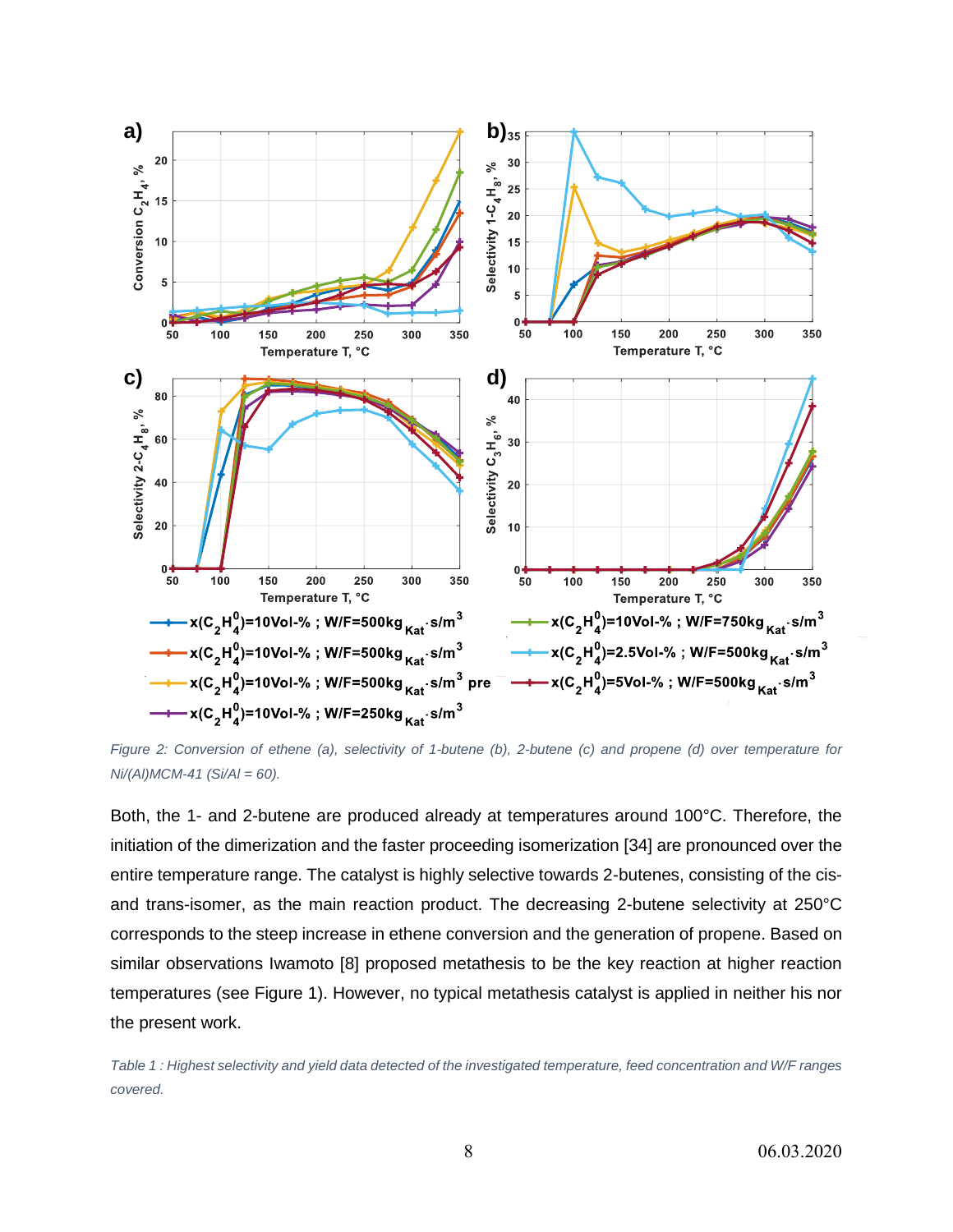|                            | Desired<br>Product       | <b>intermediates</b>    |                         | Undesired side products |                         |                         |
|----------------------------|--------------------------|-------------------------|-------------------------|-------------------------|-------------------------|-------------------------|
|                            | Propene                  | 1-Butene                | 2-Butene                | Pentene                 | Hexene                  | Ethane                  |
| Selectivity,<br>% eq. 5    | 44.9                     | 35.8                    | 88.1                    | 4.1                     | 3.4                     | 3.7                     |
| Temp,<br>$C_{\text{feed}}$ | $350^{\circ}$ C,<br>2.5% | 100°C,<br>2.5%          | 125°C,<br>10%           | $350^{\circ}$ C,<br>10% | $350^{\circ}$ C,<br>10% | $300^{\circ}$ C,<br>10% |
| Yield, %<br>eq. $6$        | 4.6                      | 3.6                     | 10.7                    | 1.0                     | 1.0                     | 0.2                     |
| Temp,<br>$C_{\text{feed}}$ | $350^{\circ}$ C,<br>10%  | $350^{\circ}$ C,<br>10% | $350^{\circ}$ C,<br>10% | $350^{\circ}$ C,<br>10% | $350^{\circ}$ C,<br>10% | $350^{\circ}$ C,<br>10% |

A different trend can be seen for the selectivity for the desired product propene [\(Figure 2d](#page-7-0)). The highest selectivity (44.9%) was observed for the lowest feed concentration. The propene selectivity decreases with an increasing mole fraction of ethene indicating the occurrence of side reactions, e.g. enhanced oligomerization. No dependence on the selectivity on the W/F ratio was observed for the conditions considered. It was essentially influenced only by the reactant fraction in the feed stream.

The results further reveal that the route toward the C3-olefin is kinetically hindered up to 250°C. At higher temperatures, certain pathways seem to be more pronounced leading to the desired product. The maxima of selectivity and yield observed in the entire range of the reaction conditions covered in this study are visualized in [Figure 2](#page-7-0) and summarized in [Table 1.](#page-7-1) Additional information regarding the observed yields of the main reaction products is available in the supporting information (S) Figure S1.

A clear maximum of propene selectivity has not been reached for the operating temperature considered. Preliminary investigations revealed deficits of the Ni/(Al)MCM-41 catalyst concerning the occurrence of severe deactivation, observed at temperatures required to achieve higher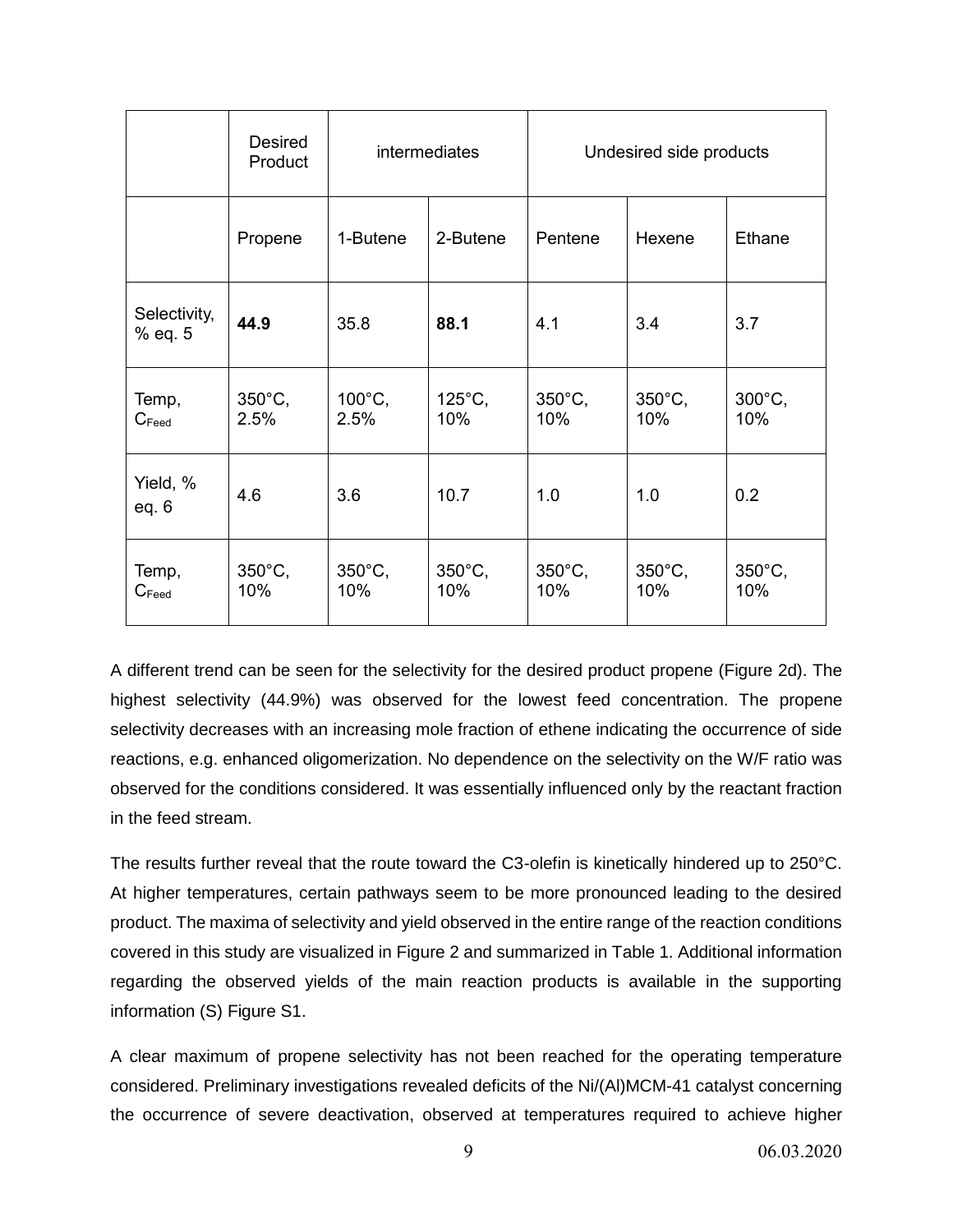propene yields, namely T=450°C [35]. After performing experiments at these temperatures, due to the irreversible blocking of active sites by coke and possibly sintering, the catalyst could not be regenerated. The blocking is probable due to possible oligo- and aromatization of the compounds involved. Thus, to maintain sufficient catalysts activity, the reaction temperature has to be limited to approximately 300-350°C. Therefore, the experiments were carried out up to 350°C. This causes the limited ethene conversions and propene yields found.

#### **4.2.Revision of assumed reaction cycle**

From the product analysis and the obtained experimental perceptions, the mentioned reaction steps by Iwamoto and shown as a catalytic cycle in [Figure 1](#page-5-0) were found to be not sufficient to account for all phenomena observed. Formation of larger olefins, as pentenes and hexenes, can be explained by metathesis of the intermediates and oligomerization of ethene, following a pseudo-Wittig mechanism [36]. However, the appearance of saturated hydrocarbons, like ethane, and the generation of coke species cannot be explained sufficiently [37]. Based on an alternative extended reaction mechanism illustrated i[n Figure 3](#page-10-0) an extended set of reaction equations is given below. According to the literature [38–42], nickel active sites catalyze the oligomerization of ethene. The main product of this step are butenes. This mechanism proceeds via oxidative coupling of ethene [43,44]. However, ethene could be further oligomerized to hexene. In addition, the butenes may dimerize as well and the coupling of ethene with butenes can occur, respectively resulting in longer chain olefins, e.g. hexene or octane. These molecules can isomerize to the thermodynamically favored internal olefins, via π-allylic carbanion using acidic sites of the catalyst [45]. The mechanism proposed here involves a conjunct polymerization up to hexene [35,46] and the subsequent cracking [11,47–49]. The wide range of possible molecules can interact with the acidic sites, creating a complex network of cracking reactions. The described pathway explains the product spectrum observed in our investigations and the reaction towards propene.

The postulated cracking reaction proceeds via monomolecular protolytic cracking by β-scission of the longer chain olefins, as shown in [Figure 3.](#page-10-0) Further oligomerization, aromatization and deprotonation may occur as side reactions. This is an explanation for the generation of alkanes and the severe deactivation, due to the production of coke and the following blocking of active sites. Thus, a reaction network including catalytic cracking of formed 3-hexene is suggested, which pre-dominantly results in our desired product propene. To reduce the complexity all isomers of pentene and hexene were lumped together as  $C_5H_{10}$  and  $C_6H_{12}$ .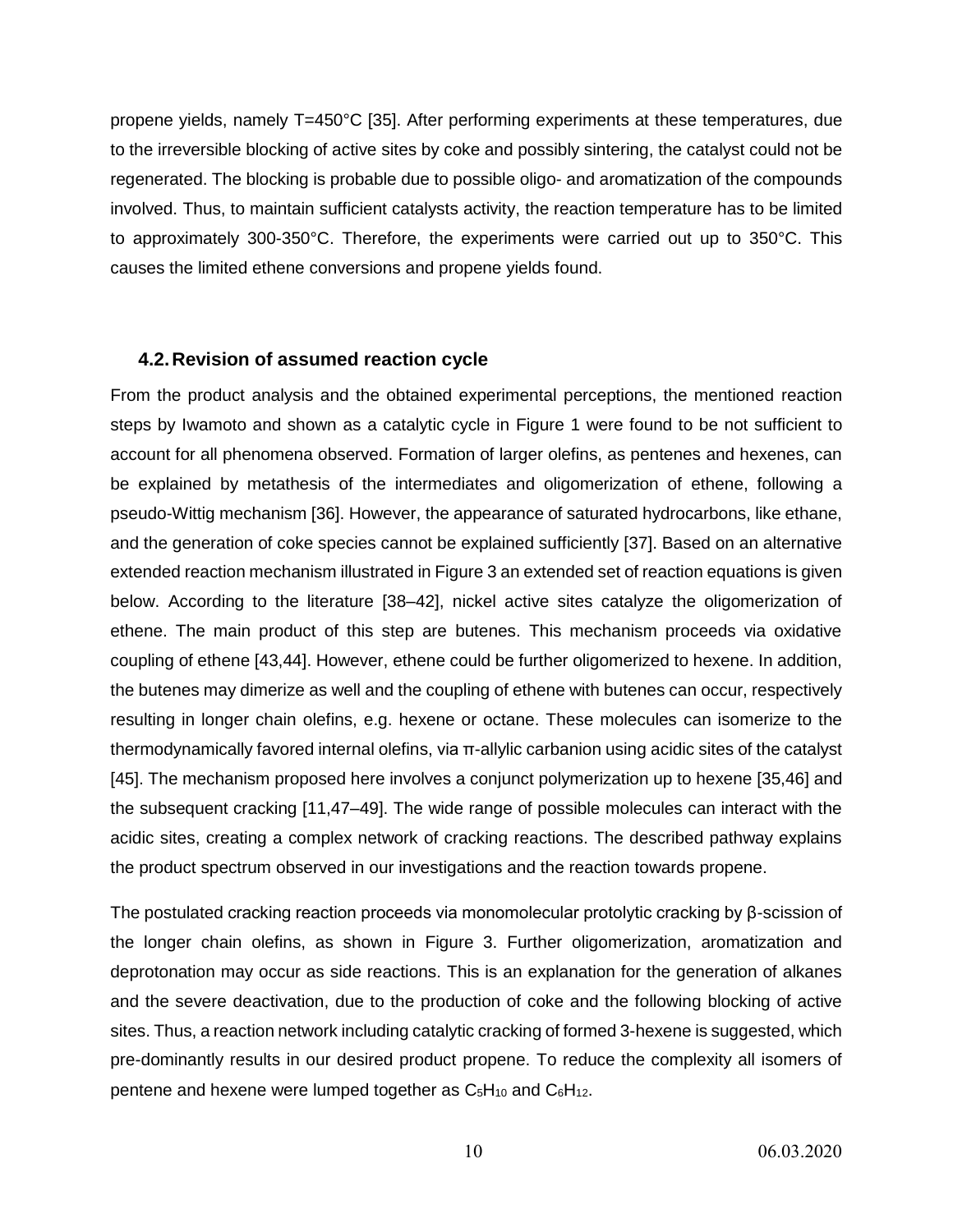Based on the proposed mechanistic cycles a more accurate derivation of reaction rates is possible. Therefore, the basis for mechanistic, kinetic models is achieved. Possibly accounting for more of the occurring effects.



<span id="page-10-0"></span>*Figure 3: Proposed catalytic mechanism for the propene production from ethene, modifying the mechanism based on the proposal by Iwamoto [\(Figure](#page-5-0)* 1*), considering oligomerization and cracking steps*

### **4.3.Stability of the catalytic system**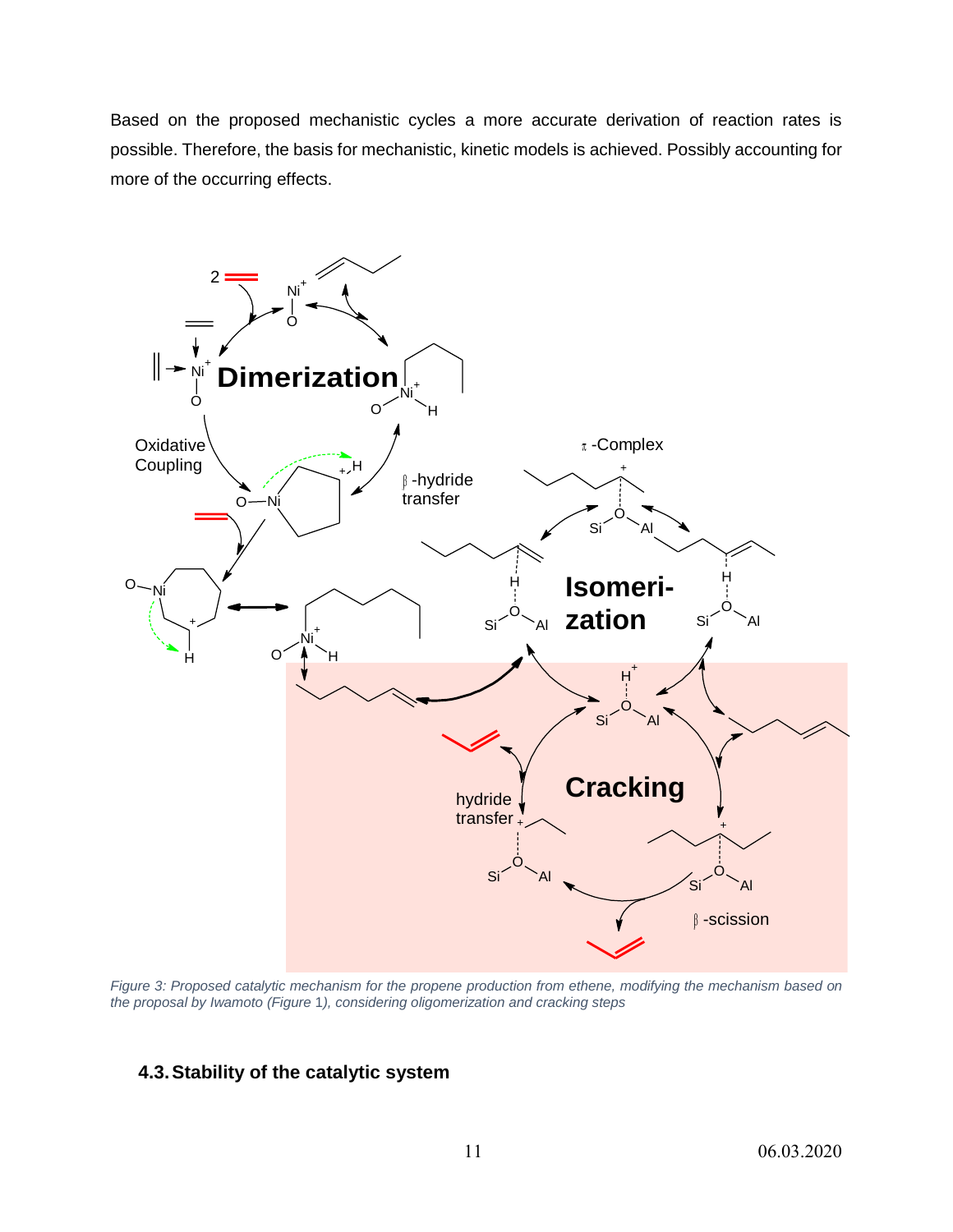From the previous investigations, a severe deactivation was observed with time on stream [7,35]. For the base case of 10% ethene feed and a weight-to-flow ratio of 500 kg $_{\text{Kat}}$ -s/m<sup>3</sup> an experiment lasting 24h was performed using the HTKR. The change in conversion and yield ([Figure 4](#page-11-0)a), as well as selectivity of the measured products ([Figure 4](#page-11-0)b), are pronounced and illustrated below.



<span id="page-11-0"></span>*Figure 4:a) Time-dependent values of conversion and yield of the observed products with time on stream and the change in the C-Balance. b) Selectivity of the observable products as a function of time on stream for a reaction of 10% ethene feed at 350°C, with a W/F=500 kgKat∙s/m<sup>3</sup> .*

The graphs show that with time on stream the conversion of ethene decreases severely from 28% to values below 5%. Also, the yields of the products decrease. However, the selectivity is kept constant for the entire reaction time. This indicates that the active catalytic sites are inhibited, mainly by coke like residues, but the characteristics of those sites are not changed. Therefore, under the chosen reaction conditions a simple blocking of the catalyst seems to be ongoing, without any poisoning, discharge or sintering.

The catalyst provided reproducible results for more than 2000 h of total reaction time with continuous regeneration. However, detailed investigations for the regeneration conditions are still pending. Identification of substances accumulating on the catalyst should be possible via investigating the residues and their burn-off characteristics. As shown in [Figure 5,](#page-12-0) the darkened catalyst due to coke deposits can be fully regenerated with the appropriate oxygen concentration and regeneration time.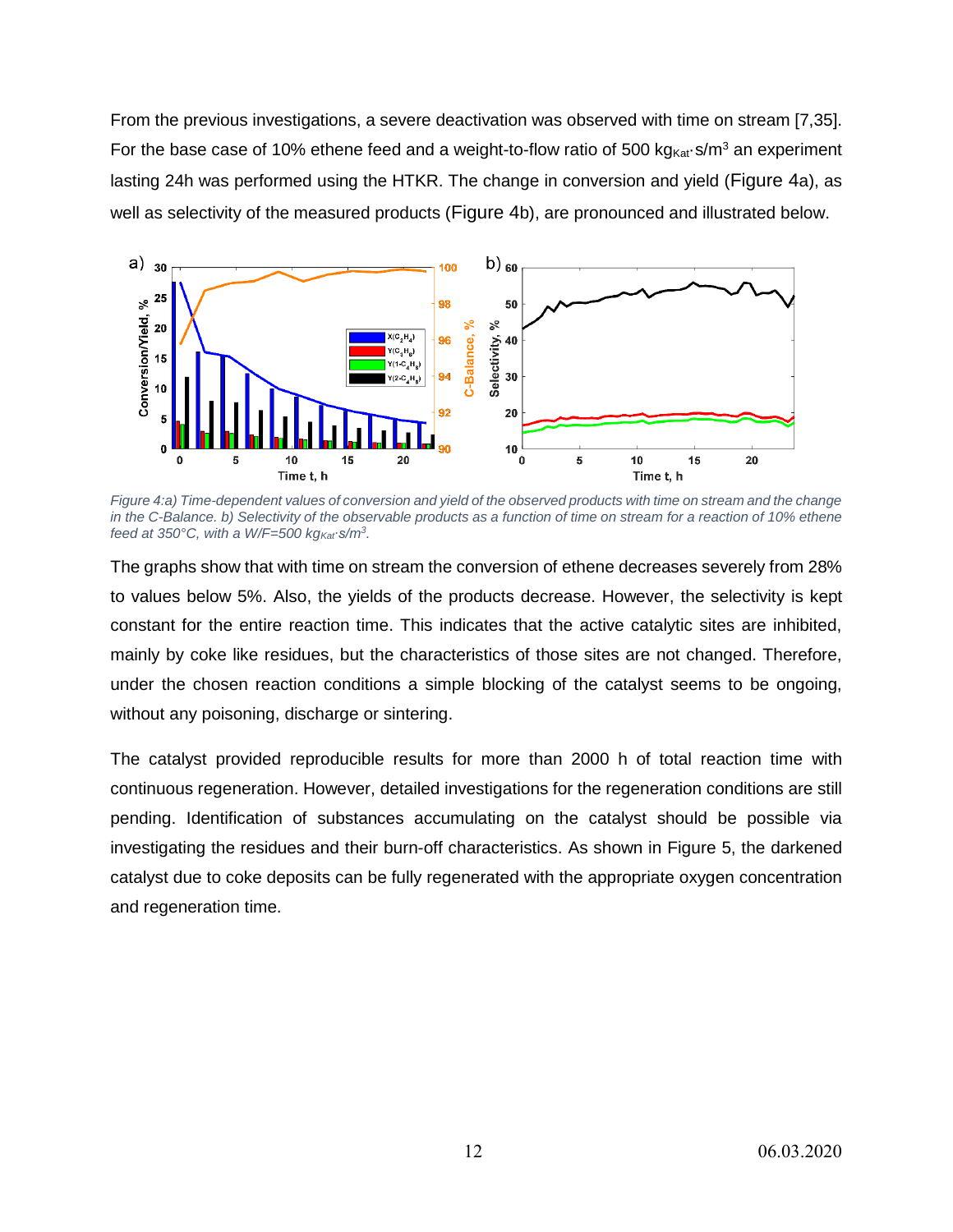

<span id="page-12-0"></span>*Figure 5: Dependency of the deactivated catalyst bed with varying regeneration time and oxygen concentration.*

A regeneration model with its kinetic parameters is needed to optimize an overall process [\(Figure](#page-13-0)  [6\)](#page-13-0). Such processes consist of a production phase, with reaction and simultaneous deactivation, and regeneration phases, where no product is obtained. The resulting time, of both the deactivation and regeneration phase, gives the cyclic time for the process. A necessity is knowledge regarding the kinetics of deactivation and regeneration. Both detailed information benefits one to optimize each step and the overall process according to the desired performance parameter, by choosing optimal stoppage criteria.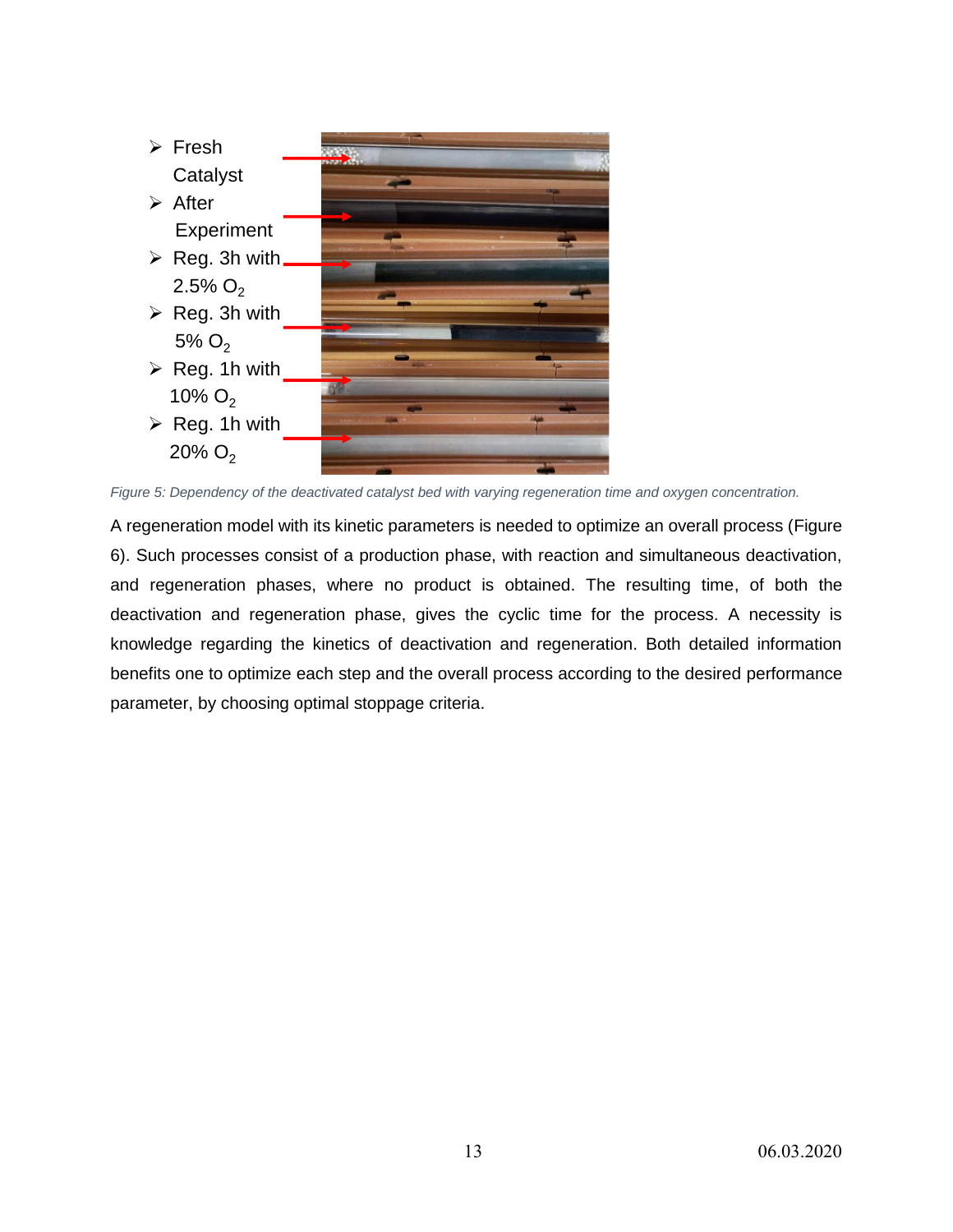

<span id="page-13-0"></span>*Figure 6: Exemplified cyclic operation of a reactor setup, with distinct reaction and deactivation, subsequently followed by regeneration, with stoppage criteria as low and high activity, initializing the following process step.*

A plot summarizing the results of all 120 runs performed is shown in [Figure 7.](#page-14-0) Exploiting periodically the described reactivation the  $Ni/(Al)MCM-41$  (Si/Al = 60) a similar activity could be maintained over the whole measurement range of conditions. The entity of all performed experiments can be separated into 4 sections. In the first section, named "Feed+Temp", the limits of the experimental setup and the catalyst were evaluated. In this timeframe, the regeneration strategy was optimized. Therefore, not all experiments are suitable for consideration. Even though for some experiments not all of the preliminary activity could be regained, as shown in [Figure 5,](#page-12-0) a prolonged regeneration allowed for an increase to the initial activity.

In the second section, named "Temp", the longtime stability of the catalytic system was evaluated, while repeating similar experiments. A steady value for propene selectivity is observed. Even though the conversion showed a slight decrease, only from 700 to 1000h, thus, an active and productive catalytic system was observed. With the application of pre-treatment and prolonged regeneration condition, the catalytic activity could be restored. Additionally, it becomes clear from [Figure 7,](#page-14-0) that the reaction temperature is a major factor for the propene synthesize in the complex reaction network and deactivation. At temperatures lower than 300°C almost no reactant is converted. Regarding the desired product propene, a lower feed concentration appears beneficial.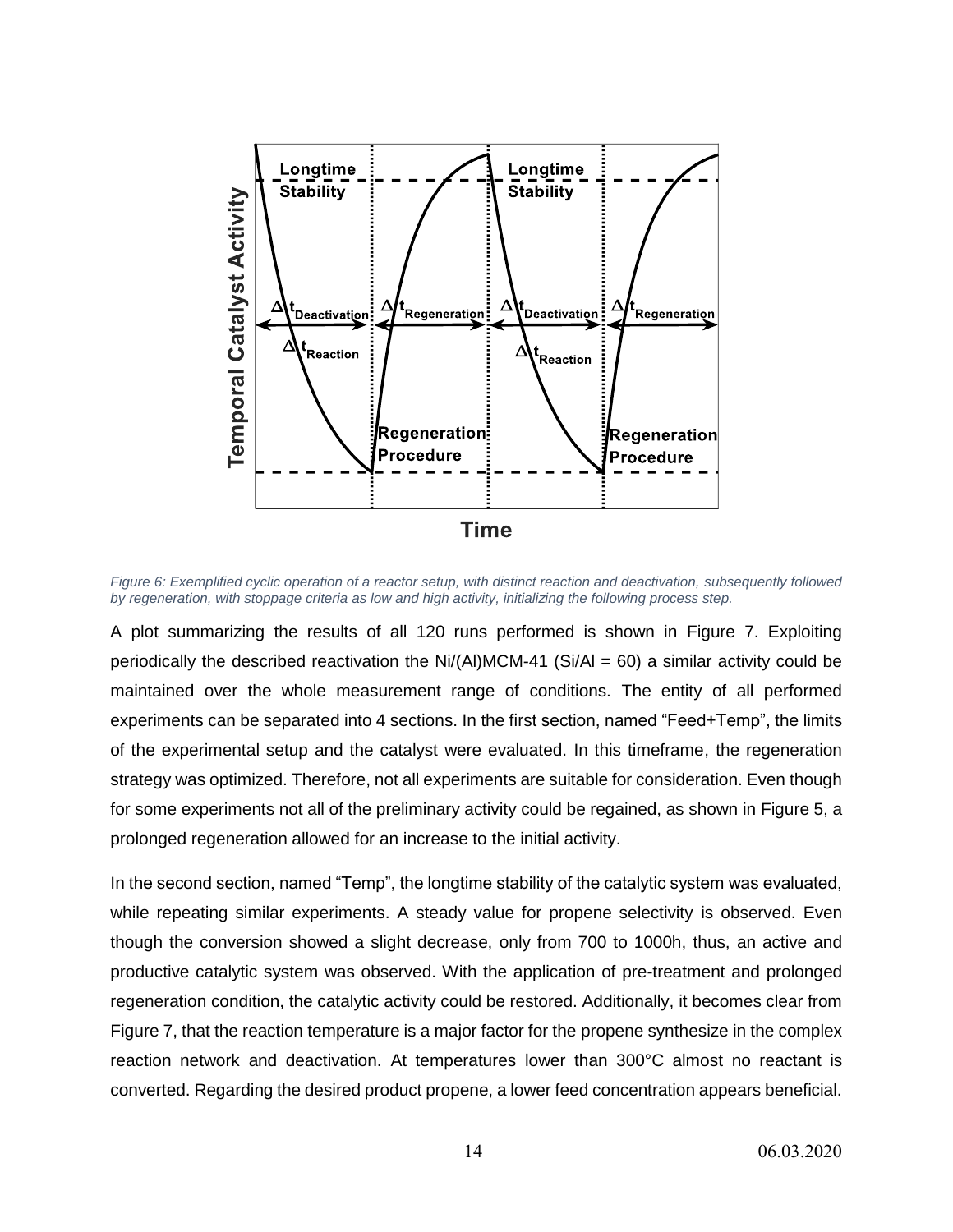This is due to decreased side reactions, of enhanced dimerization/oligomerization and interaction of the feed the main product, the butenes.

For the third section, the "Feed" concentration was varied from 2,5 to 25% of ethene for constant temperatures of 250, 300 and 350°C. The temperature has a significant influence on the performance of the catalyst. Only low conversion and almost no selectivity to propene are seen below 300°C. For varying inlet concentration two counter behaviors are monitored. Higher inlet concentration of ethene increases side reactions, therefore the selectivity of propene decreases. At the same time, the conversion of ethene increases, because of these side reactions, which enhances the effect of lower propene selectivity.



<span id="page-14-0"></span>*Figure 7: Summary of the conditions and corresponding performance criteria for the set of the Nex=120 sequentially carried out experiments using an identical sample of a (Ni/(Al)MCM-41) catalyst, concentration was varied from 2,5 to*  25% of ethene, temperature was varied from 50 to 350°C and W/F was changed between 250 and 2000 kg<sub>Kat</sub> s/m<sup>3</sup>.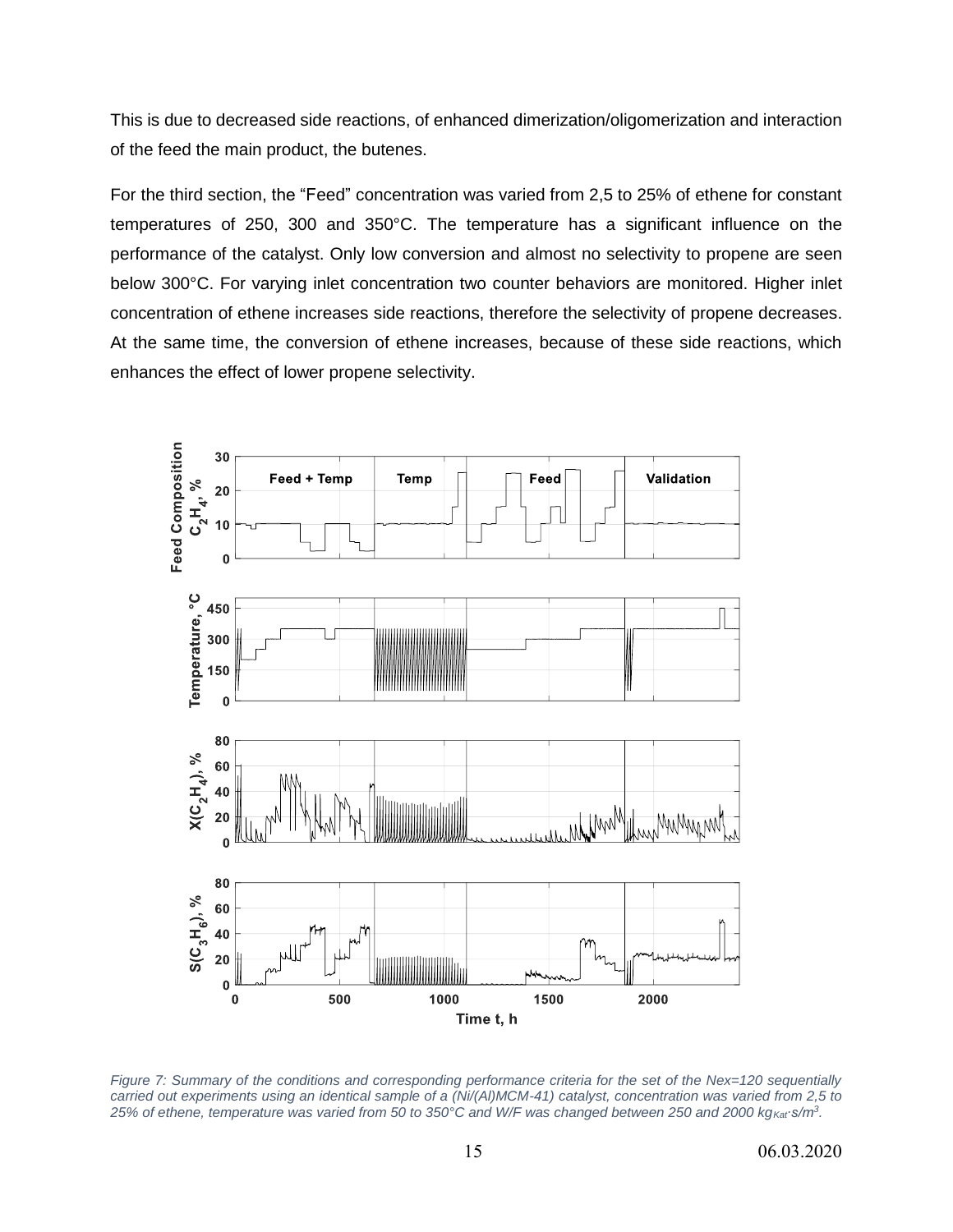The last section of "Validation" presents a series of repetition experiments under constant conditions. A reproducible saw tooth profile is obtained for conversion, while selectivity is rather constant. These results show that the catalyst is still active after 2000h of time on stream. Its morphology and properties are unchanged and give constant product distribution and quality.

# **5. Conclusions**

The heterogeneously catalyzed synthesis of propene from ethene was studied for a Ni/(Al)MCM-41 catalyst with a Si/Al ratio of 60. A large set of experiments was performed, with varying feed concentration and catalyst weight-to-flow ratios, to identify and quantify the ongoing reactions. At first, an extended mechanistic cycle for the established reaction network suggested by Iwamoto [8], consisting of dimerization, isomerization and metathesis steps was applied. In an attempt to obtain a better representation of the experimental data, a modified reaction network was assumed in which catalytic cracking was considered, rather than a metathesis step for propene production. This allowed for an improved description and explanation of the observed product spectrum. It will be of interest to derive detailed mechanistically explanatory kinetic models, based on the catalytic cycles proposed.

Furthermore, deactivation behavior and its dependent kinetics were observed. Based on these observations a strategy for the catalyst regeneration was developed, implemented and successfully tested. This allowed operation of over 2000h for a single catalyst bed with attractive stability.

In further work, a quantitative kinetic model for the applied catalytic system will be derived and evaluated. Further, parameters for the deactivation and regeneration have to analyzed and optimized to enhance the efficiency of the overall process (t<sub>Dead</sub>/t<sub>Reaction</sub>), exemplified in [Figure 6.](#page-13-0)

### **AUTHOR INFORMATION**

Matthias Felischak:

Otto-von-Guericke Universität Magdeburg, Universitätsplatz 2, Postfach 4120, 39106 Magdeburg, Germany

### **Author Contributions**

The manuscript was written through contributions of all authors. / All authors approved the final version of the manuscript.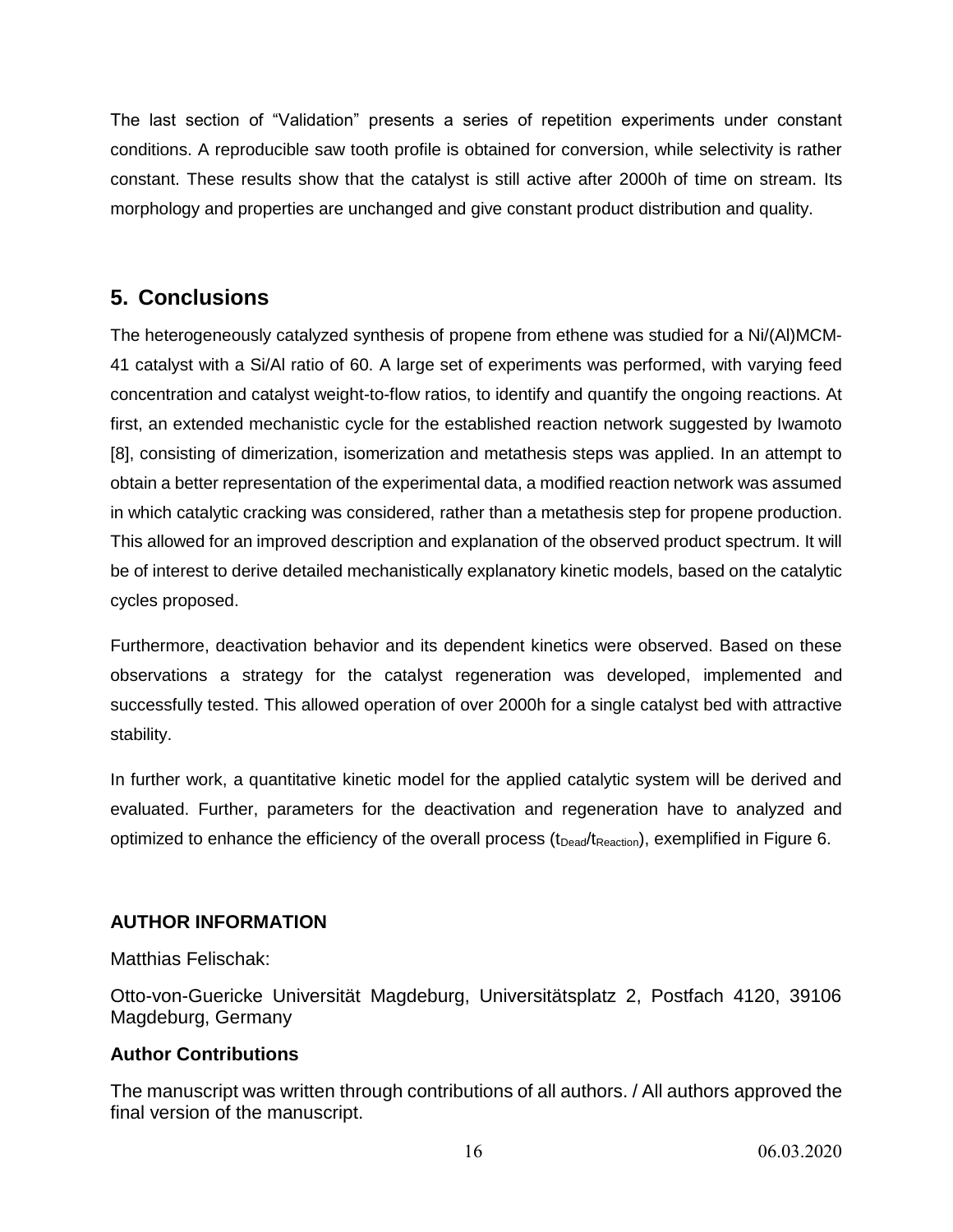#### **Acknowledgements**

We would like to acknowledge and thank the DAAD (Germany) and CONACYT (Mexico) for their funding of the international exchange of knowledge. Further, we would especially like to thank Jutta Wilke for supporting the experimental realization and the colleagues at the OvGU for helpful discussions.

#### **Abbreviations**

ETP – Ethene-to-Propene; GC - gas chromatography; HTKR – High Temperature Kinetic Reactor; MCM – Mobile composition of matter; OCT – Olefin Conversion Process; SAPO – Small-pore molecular sieves; SBA – Santa Barbara Amorphous material; W/F – Weightto-Flow; ZSM – Zeolite Socony mobile

#### **References**

- [1] A.V. Lavrenov, L.F. Saifulina, E.A. Buluchevskii, E.N. Bogdanets, Propylene production technology, Catal. Ind. 7 (2015) 175–187.
- [2] S.B. Kogan, M. Herskowitz, Selective propane dehydrogenation to propylene on novel bimetallic catalysts, Catalysis Communications 2 (2001) 179–185.
- [3] J. Mol, Industrial applications of olefin metathesis, Journal of Molecular Catalysis A: Chemical 213 (2004) 39–45.
- [4] X. Zhu, S. Liu, Y. Song, L. Xu, Butene Catalytic Cracking to Propene and Ethene over Potassium Modified ZSM-5 Catalysts, Catal Lett 103 (2005) 201–210.
- [5] X. Zhu, X. Li, S. Xie, S. Liu, G. Xu, W. Xin, S. Huang, L. Xu, Two New On-Purpose Processes Enhancing Propene Production: Catalytic Cracking of C4 Alkenes to Propene and Metathesis of Ethene and 2-Butene to Propene, Catal Surv Asia 13 (2009) 1–8.
- [6] S. Huang, S. Liu, W. Xin, J. Bai, S. Xie, Q. Wang, L. Xu, Metathesis of ethene and 2-butene to propene on W/Al2O3–HY catalysts with different HY contents, Journal of Molecular Catalysis A: Chemical 226 (2005) 61–68.
- [7] L. Alvarado Perea, T. Wolff, P. Veit, L. Hilfert, F.T. Edelmann, C. Hamel, A. Seidel-Morgenstern, Alumino-mesostructured Ni catalysts for the direct conversion of ethene to propene, Journal of Catalysis 305 (2013) 154–168.
- [8] M. Iwamoto, Conversion of Ethene to Propene on Nickel Ion-loaded Mesoporous Silica Prepared by the Template Ion Exchange Method, Catal Surv Asia 12 (2008) 28–37.
- [9] F. Cavani, N. Ballarini, A. Cericola, Oxidative dehydrogenation of ethane and propane, Catalysis Today 127 (2007) 113–131.
- [10] H.A. Wittcoff, B.G. Reuben, J.S. Plotkin, Industrial organic chemicals, third edition, 3rd ed., Wiley, Hoboken, N.J., 2013.
- [11] J.S. Buchanan, J.G. Santiesteban, W.O. Haag, Mechanistic Considerations in Acid-Catalyzed Cracking of Olefins, Journal of Catalysis 158 (1996) 279–287.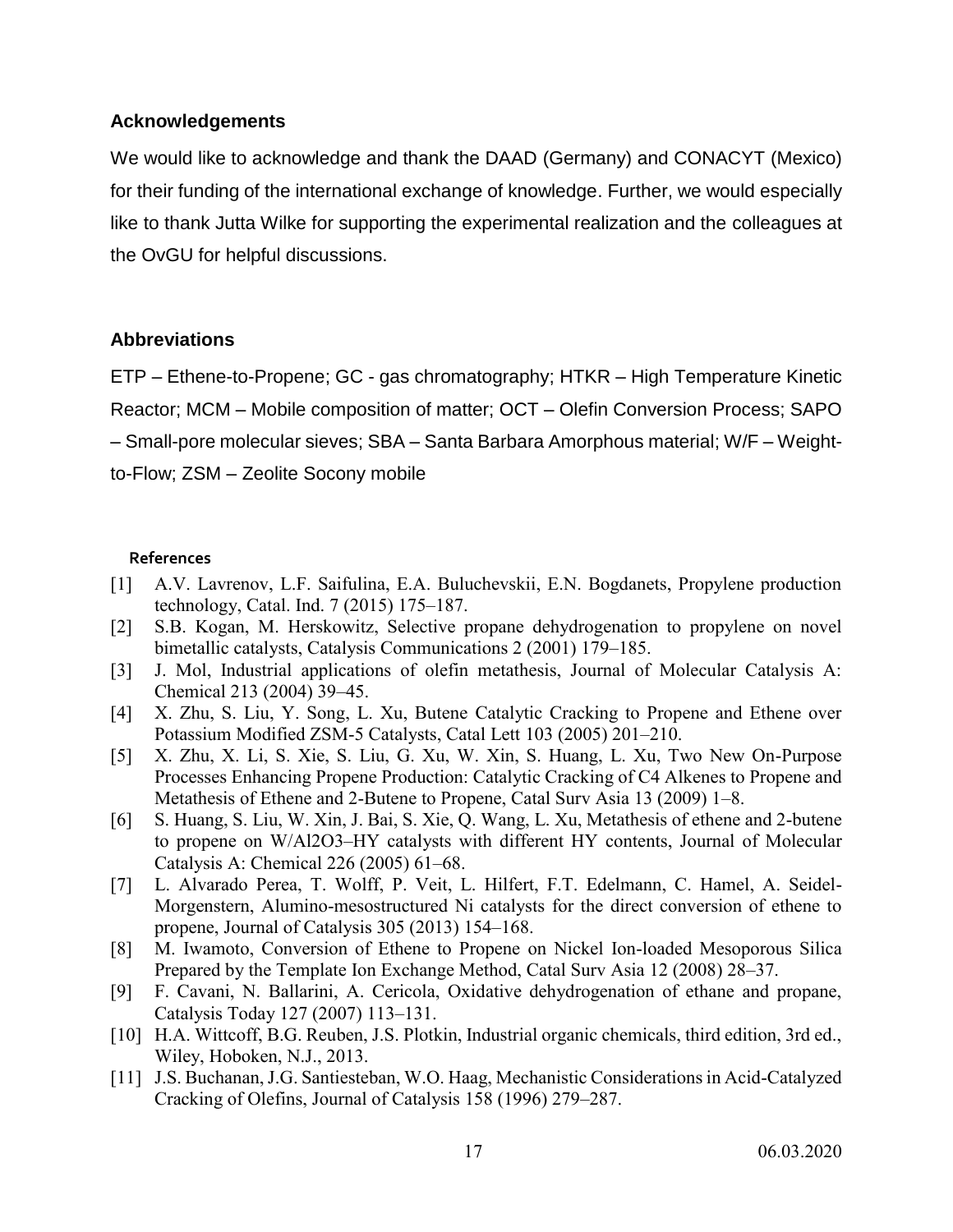- [12] A. Corma, F.V. Melo, L. Sauvanaud, Kinetic and decay cracking model for a MicroDowner unit, Applied Catalysis A: General 287 (2005) 34–46.
- [13] B. Wang, Q. Gao, J. Gao, D. Ji, X. Wang, J. Suo, Synthesis, characterization and catalytic C4 alkene cracking properties of zeolite ZSM-23, Applied Catalysis A: General 274 (2004) 167–172.
- [14] X. Zhu, S. Liu, Y. Song, S. Xie, L. Xu, Catalytic cracking of 1-butene to propene and ethene on MCM-22 zeolite, Applied Catalysis A: General 290 (2005) 191–199.
- [15] X. Zhu, S. Liu, Y. Song, L. Xu, Catalytic cracking of C4 alkenes to propene and ethene, Applied Catalysis A: General 288 (2005) 134–142.
- [16] J. Lu, Z. Zhao, C. Xu, A. Duan, P. Zhang, CrHZSM-5 Zeolites Highly Efficient Catalysts for Catalytic Cracking of Isobutane to Produce Light Olefins, Catal Lett 109 (2006) 65–70.
- [17] M. Taoufik, E. Le Roux, J. Thivolle-Cazat, J.-M. Basset, Direct Transformation of Ethylene into Propylene Catalyzed by a Tungsten Hydride Supported on Alumina, Angew. Chem. Int. Ed. 46 (2007) 7202–7205.
- [18] H. Oikawa, Y. Shibata, K. Inazu, Y. Iwase, K. Murai, S. Hyodo, G. Kobayashi, T. Baba, Highly selective conversion of ethene to propene over SAPO-34 as a solid acid catalyst, Applied Catalysis A: General 312 (2006) 181–185.
- [19] B. Lin, Q. Zhang, Y. Wang, Catalytic Conversion of Ethylene to Propylene and Butenes over H−ZSM-5, Ind. Eng. Chem. Res. 48 (2009) 10788–10795.
- [20] M. Iwamoto, One step formation of propene from ethene or ethanol through metathesis on nickel ion-loaded silica, Molecules (Basel, Switzerland) 16 (2011) 7844–7863.
- [21] T. Lehmann, T. Wolff, V.M. Zahn, P. Veit, C. Hamel, A. Seidel-Morgenstern, Preparation of Ni-MCM-41 by equilibrium adsorption — Catalytic evaluation for the direct conversion of ethene to propene, Catalysis Communications 12 (2011) 368–374.
- [22] T. Lehmann, T. Wolff, C. Hamel, P. Veit, B. Garke, A. Seidel-Morgenstern, Physicochemical characterization of Ni/MCM-41 synthesized by a template ion exchange approach, Microporous and Mesoporous Materials 151 (2012) 113–125.
- [23] N.A.S. Amin, D.D. Anggoro, Characterization and Activity of Cr, Cu and Ga Modified ZSM-5 for Direct Conversion of Methane to Liquid Hydrocarbons, Journal of Natural Gas Chemistry 12 (2003) 123–134.
- [24] R.D. Andrei, M.I. Popa, C. Cammarano, V. Hulea, Nickel and molybdenum containing mesoporous catalysts for ethylene oligomerization and metathesis, New J. Chem. 40 (2016) 4146–4152.
- [25] W. Dai, X. Sun, B. Tang, G. Wu, L. Li, N. Guan, M. Hunger, Verifying the mechanism of the ethene-to-propene conversion on zeolite H-SSZ-13, Journal of Catalysis 314 (2014) 10– 20.
- [26] X. Ding, S. Geng, C. Li, C. Yang, G. Wang, Effect of acid density of HZSM-5 on the oligomerization of ethylene in FCC dry gas, Journal of Natural Gas Chemistry 18 (2009) 156–160.
- [27] S. Liu, S. Huang, W. Xin, J. Bai, S. Xie, L. Xu, Metathesis of ethylene and butylene-2 to propylene with Mo on Hβ-Al2O3 catalysts, Catalysis Today 93-95 (2004) 471–476.
- [28] A.S. Frey, O. Hinrichsen, Comparison of differently synthesized Ni(Al)MCM-48 catalysts in the ethene to propene reaction, Microporous and Mesoporous Materials 164 (2012) 164– 171.
- [29] A.S. Henkel, Direkte Umsetzung von Ethen zu Propen mit Nickelkatalysatoren. Dissertation, München, 2013.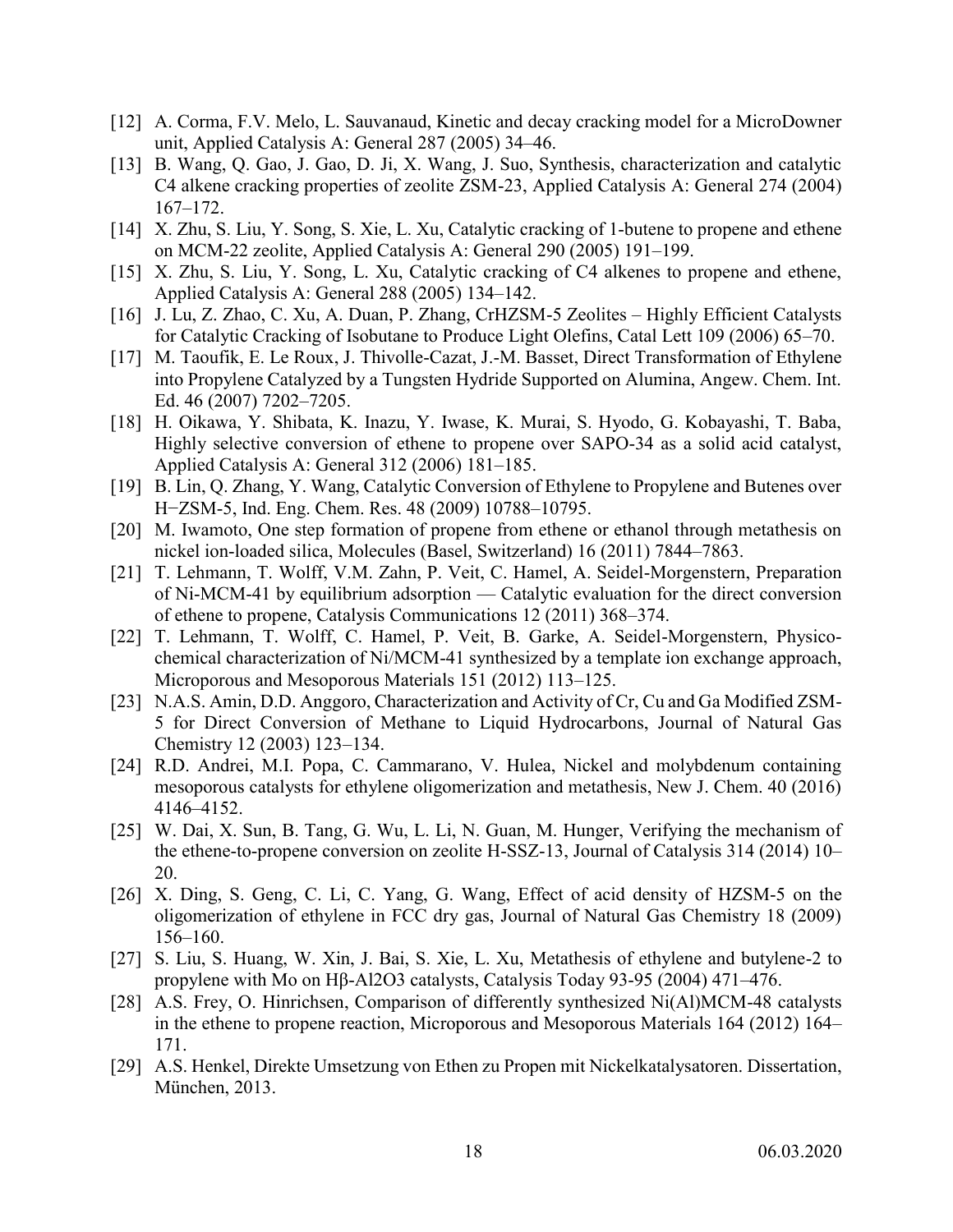- [30] L. Li, R.D. Palcheva, K.-J. Jens, Conversion of Ethene to Propene by a Dual Function NiSO4/Re2O7/γ-Al2O3 Catalyst, Top Catal 56 (2013) 783–788.
- [31] A.V. Lavrenov, T.R. Karpova, E.A. Buluchevskii, E.N. Bogdanets, Heterogeneous oligomerization of light alkenes, Catal. Ind. 8 (2016) 316–327.
- [32] L. Noreña-Franco, I. Hernandez-Perez, J. Aguilar-Pliego, A. Maubert-Franco, Selective hydroxylation of phenol employing Cu–MCM-41 catalysts, Catalysis Today 75 (2002) 189– 195.
- [33] L. Alvarado Perea, Direct conversion of ethene to propene on Ni-alumino-mesostructured catalysts: synthesis, characterization and catalytic testing, Magdeburg, 2014.
- [34] G. Kiedorf, D.M. Hoang, A. Müller, A. Jörke, J. Markert, H. Arellano-Garcia, A. Seidel-Morgenstern, C. Hamel, Kinetics of 1-dodecene hydroformylation in a thermomorphic solvent system using a rhodium-biphephos catalyst, Chemical Engineering Science 115 (2014) 31–48.
- [35] L. Alvarado Perea, T. Wolff, C. Hamel, A. Seidel-Morgenstern, Experimental study of the deactivation of Ni/AlMCM-41 catalyst in the direct conversion of ethene to propene, Applied Catalysis A: General 533 (2017) 121–131.
- [36] K. Amakawa, S. Wrabetz, J. Kröhnert, G. Tzolova-Müller, R. Schlögl, A. Trunschke, In situ generation of active sites in olefin metathesis, Journal of the American Chemical Society 134 (2012) 11462–11473.
- [37] M. Argyle, C. Bartholomew, Heterogeneous Catalyst Deactivation and Regeneration, Catalysts 5 (2015) 145–269.
- [38] J.R. Sohn, W.C. Park, Ethylene dimerization catalyst of nickel sulfate supported on silicaalumina, Korean J. Chem. Eng. 17 (2000) 727–730.
- [39] J.R. Sohn, W.C. Park, D.C. Shin, Characterization of nickel sulfate supported on SiO2 for ethylene dimerization and promoting effect of Al2O3 on catalytic activity, Journal of Molecular Catalysis A: Chemical 256 (2006) 156–163.
- [40] R.D. Broene, M. Brookhart, W.M. Lamanna, A.F. Volpe, Cobalt-catalyzed dimerization of alpha-olefins to give linear alpha-olefin products, Journal of the American Chemical Society 127 (2005) 17194–17195.
- [41] M. Hartmann, A. Pöppl, L. Kevan, Ethylene Dimerization and Butene Isomerization in Nickel-Containing MCM-41 and, J. Phys. Chem. C 100 (1996) 9906–9910.
- [42] L. Bonneviot, D. Olivier, M. Che, Dimerization of Olefins with nickel-surface complexes in X-type zeolite or on silica, Journal of Molecular Catalysis A: Chemical 21 (1983) 415–430.
- [43] J. Rabeah, J. Radnik, V. Briois, D. Maschmeyer, G. Stochniol, S. Peitz, H. Reeker, C. La Fontaine, A. Brückner, Tracing Active Sites in Supported Ni Catalysts during Butene Oligomerization by Operando Spectroscopy under Pressure, ACS Catal. 6 (2016) 8224– 8228.
- [44] R.D. Andrei, M.I. Popa, F. Fajula, V. Hulea, Heterogeneous oligomerization of ethylene over highly active and stable Ni-AlSBA-15 mesoporous catalysts, Journal of Catalysis 323 (2015) 76–84.
- [45] M.J. Baird, J.H. Lunsford, Catalytic sites for the isomerization of 1-butene over Magnesium oxide, Journal of Catalysis 26 (1972) 440–450.
- [46] P. Dejavifve, Reaction pathways for the conversion of methanol and olefins on H-ZSM-5 zeolite, Journal of Catalysis 63 (1980) 331–345.
- [47] O. Bortnovsky, P. Sazama, B. Wichterlova, Cracking of pentenes to C2–C4 light olefins over zeolites and zeotypes, Applied Catalysis A: General 287 (2005) 203–213.